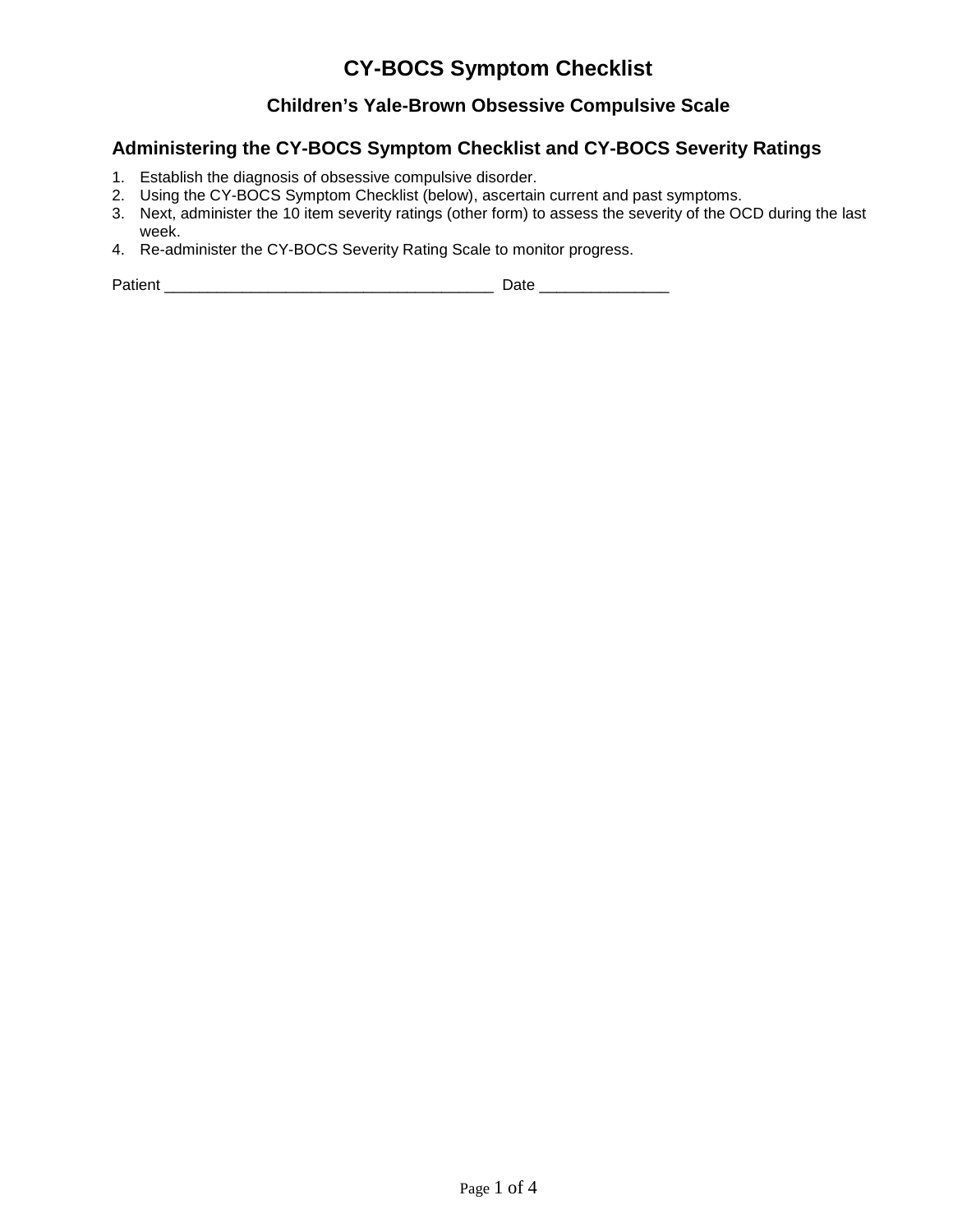## **Children's Yale-Brown Obsessive Compulsive Scale**

#### **CY-BOCS Obsessions Checklist**

Check all symptoms that apply (Items marked "\*" may or may not be OCD Phenomena)

|   |   | <b>Current Past Contamination Obsessions</b>                                                     |   |   | Current Past Sexual Obsessions                                                       |
|---|---|--------------------------------------------------------------------------------------------------|---|---|--------------------------------------------------------------------------------------|
| П | п | Concern with dirt, germs, certain illnesses<br>(e.g., AIDS)                                      | П | п | Forbidden or perverse sexual thoughts,<br>images, impulses                           |
|   | П | Concerns or disgust with bodily waste or                                                         |   | п | Content involves homosexuality                                                       |
|   | H | secretions (e.g. urine, feces, saliva)<br>Excessive concern with environmental                   | П | П | Sexual behavior towards others<br>(aggressive)                                       |
|   |   | contaminants (e.g., asbestos, radiation,<br>toxic waste)                                         | П | П |                                                                                      |
|   | п | Excessive concern with household items                                                           |   |   | <b>Hoarding / Saving Obsessions</b>                                                  |
|   |   | (e.g., cleaners, solvents)                                                                       | ш | п | Fear of losing things                                                                |
|   | п | Excessive concern about animals / insects                                                        | ш | П | Other (describe) ____________________                                                |
|   | H | Excessively bothered by sticky substances<br>or residues                                         |   |   | <b>Magical Thoughts / Superstitious</b><br><b>Obsessions</b>                         |
|   | ш | Concerned will get ill because of<br>contaminant                                                 |   |   | Lucky / unlucky numbers, colors, words                                               |
|   | п | Concerned will get others ill by spreading                                                       | Ш | п |                                                                                      |
|   |   | contaminant (aggressive)                                                                         |   |   | <b>Somatic Obsessions</b>                                                            |
|   | п | No concern with consequences of<br>contamination other than how it might feel *                  | п |   | Excessive concern with illness or disease *                                          |
|   | п |                                                                                                  | П | п | Excessive concern with body part or aspect<br>of appearance (e.g. dysmorphophobia) * |
|   |   | <b>Aggressive Obsessions</b>                                                                     | п | п |                                                                                      |
|   | H | Fear might harm self                                                                             |   |   | <b>Religious Obsessions</b>                                                          |
|   | п | Fear might harm others                                                                           |   |   | Excessive concern or fear of offending                                               |
|   | П | Fear harm will come to self                                                                      |   |   | religious objects                                                                    |
|   | П | Fear harm will come to others (maybe                                                             |   | H | Excessive concern with right / wrong morally                                         |
|   |   | because of something child did or did not                                                        | п | п |                                                                                      |
|   |   | do)                                                                                              |   |   | <b>Miscellaneous Obsessions</b>                                                      |
|   | П | Violent or horrific images                                                                       |   | ш | The need to know or remember                                                         |
|   | п | Fear of blurting out obscenities or insults                                                      | П | П | Fear of saying certain things                                                        |
|   | П | Fear of doing something embarrassing *                                                           | П | П | Fear of not saying just the right thing                                              |
|   | H | Fear will act on unwanted impulses (e.g., to<br>stab a family member)                            | П | п | Intrusive (non-violent) images                                                       |
|   | п | Fear will steal things                                                                           |   | п | Intrusive sounds, words, music or numbers                                            |
|   | П | Fear will be responsible for something else<br>terrible happening (e.g. , fire, burglary, flood) |   |   |                                                                                      |
|   |   |                                                                                                  |   |   |                                                                                      |

#### **Target Symptom List for Obsessions**

OBSESSIONS (describe, listing by order of severity, with #1 being the most sever, #2 second most severe, etc):

| л<br>. .      |  |
|---------------|--|
| $\mathcal{P}$ |  |
| 3.            |  |
| 4.            |  |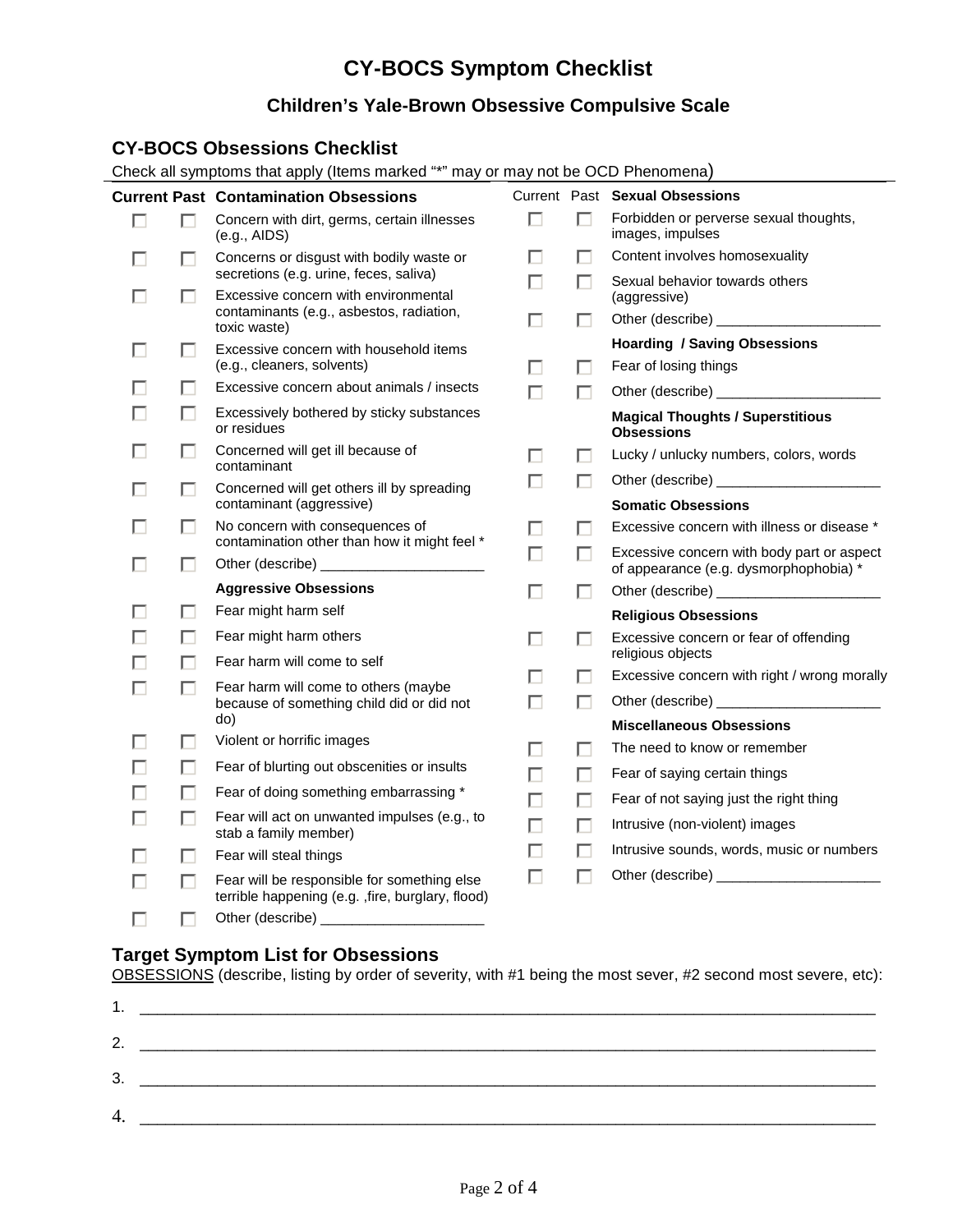## **Children's Yale-Brown Obsessive Compulsive Scale**

### **CY-BOCS Compulsions Checklist**

Check all symptoms that apply (Items marked "\*" may or may not be OCD Phenomena)

|   |   | <b>Current Past Washing / Cleaning Compulsions</b>                                      |   |   | <b>Current Past Hoarding / Saving Compulsions</b>                                            |
|---|---|-----------------------------------------------------------------------------------------|---|---|----------------------------------------------------------------------------------------------|
| п | п | Excessive or ritualized hand washing                                                    |   |   | Distinguish from hobbies and concern with                                                    |
|   | П | Excessive or ritualized showering, bathing,<br>tooth brushing, grooming, toilet routine | П | □ | objects of monetary or sentimental value.<br>Difficulty throwing things away, saving bits of |
|   | ш | Excessive cleaning of items, such as personal<br>clothes or important objects           | П | п | paper, string, etc.                                                                          |
|   | ш | Other measures to prevent or remove contact<br>with contaminants                        |   |   | <b>Excessive Games / Superstitious</b><br><b>Behaviors</b>                                   |
|   | ш |                                                                                         | п | ш | Distinguish from age appropriate magical                                                     |
|   |   | <b>Checking Compulsions</b>                                                             |   |   | games (e.g. array of behavior, such as<br>sleeping over certain spots on a floor,            |
|   | П | Checking locks, toys, school books / items,<br>etc.                                     |   |   | touching an object / self certain number of<br>times as a routine game to avoid something    |
|   | □ | Checking associated with getting washed,<br>dressed, or undressed                       | п | п | bad from happening                                                                           |
|   | □ | Checking that did not / will not harm others                                            |   |   | <b>Rituals Involving Other Persons</b>                                                       |
|   | П | Checking that did not / will not harm self                                              | п | П | The need to involve another person (usually a                                                |
|   | П | Checking that nothing terrible did / will happen                                        |   |   | parent) in ritual (e.g. asking a parent to<br>repeatedly answer the same question, making    |
|   | □ | Checking that did not make mistake                                                      |   |   | mother perform certain mealtime rituals                                                      |
|   | п | Checking tied to somatic obsessions                                                     |   |   | involving specific utensils) *                                                               |
| П | □ |                                                                                         | П | □ |                                                                                              |
|   |   | <b>Repeating Rituals</b>                                                                | □ | п | <b>Miscellaneous Compulsions</b><br>Mental rituals other than checking / counting            |
|   | п | Rereading, erasing, or rewriting                                                        | □ | п | Need to tell, ask or confess                                                                 |
|   | □ | Need to repeat activities (e.g. in / out of<br>doorway, up / down from chair)           | □ | п | Measures (not checking) to prevent :                                                         |
|   | □ |                                                                                         | П | п | harm to self                                                                                 |
|   |   | <b>Counting Compulsions</b>                                                             | П | П | harm to others                                                                               |
|   | П | Objects, certain numbers, words, etc.                                                   | □ | П | terrible consequences                                                                        |
|   | □ |                                                                                         | П | п | Ritualized eating behaviors *                                                                |
|   |   | <b>Ordering / Arranging</b>                                                             | П | П | Excessive list making *                                                                      |
|   | □ | Need for symmetry / evening up (e.g. lining                                             | П | П | Need to touch, tap, rub *                                                                    |
|   |   | items up a certain way or arranging personal<br>items in specific patterns)             |   |   | Need to do things (e.g. touch or arrange until it<br>feels just right) *                     |
|   |   |                                                                                         |   |   | Rituals involving blinking or staring *                                                      |
|   |   |                                                                                         |   |   | Trichotillomania (hair-pulling)                                                              |
|   |   |                                                                                         | □ |   | Other self-damaging or self-mutilating<br>behaviors *                                        |
|   |   |                                                                                         |   |   | Other (describe) _________                                                                   |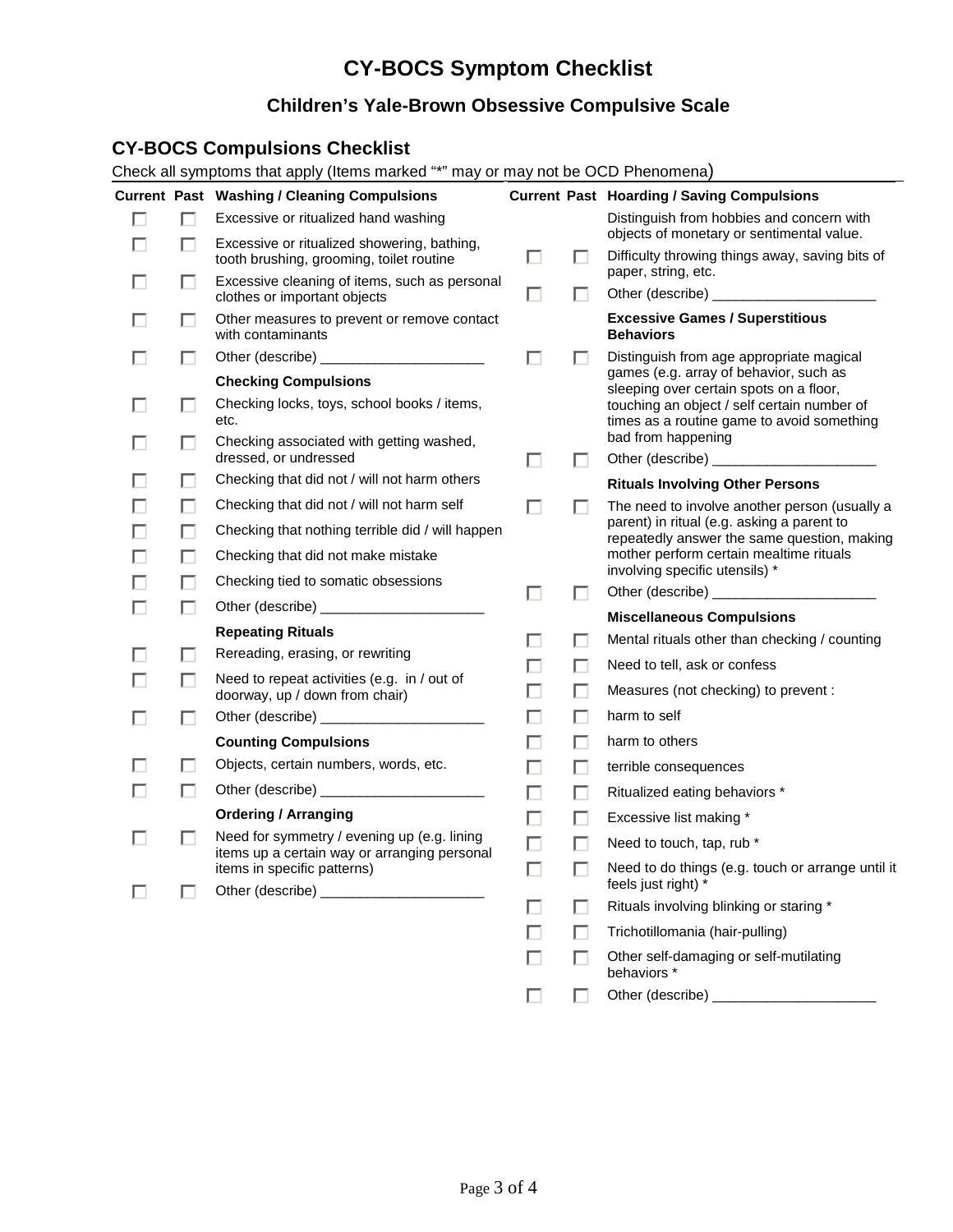## **Children's Yale-Brown Obsessive Compulsive Scale**

#### **Target Symptom List for Compulsions**

COMPULSIONS (describe, listing by order of severity, with #1 being the most sever, #2 second most severe, etc):

| .  |  |
|----|--|
| 2  |  |
| 3. |  |
|    |  |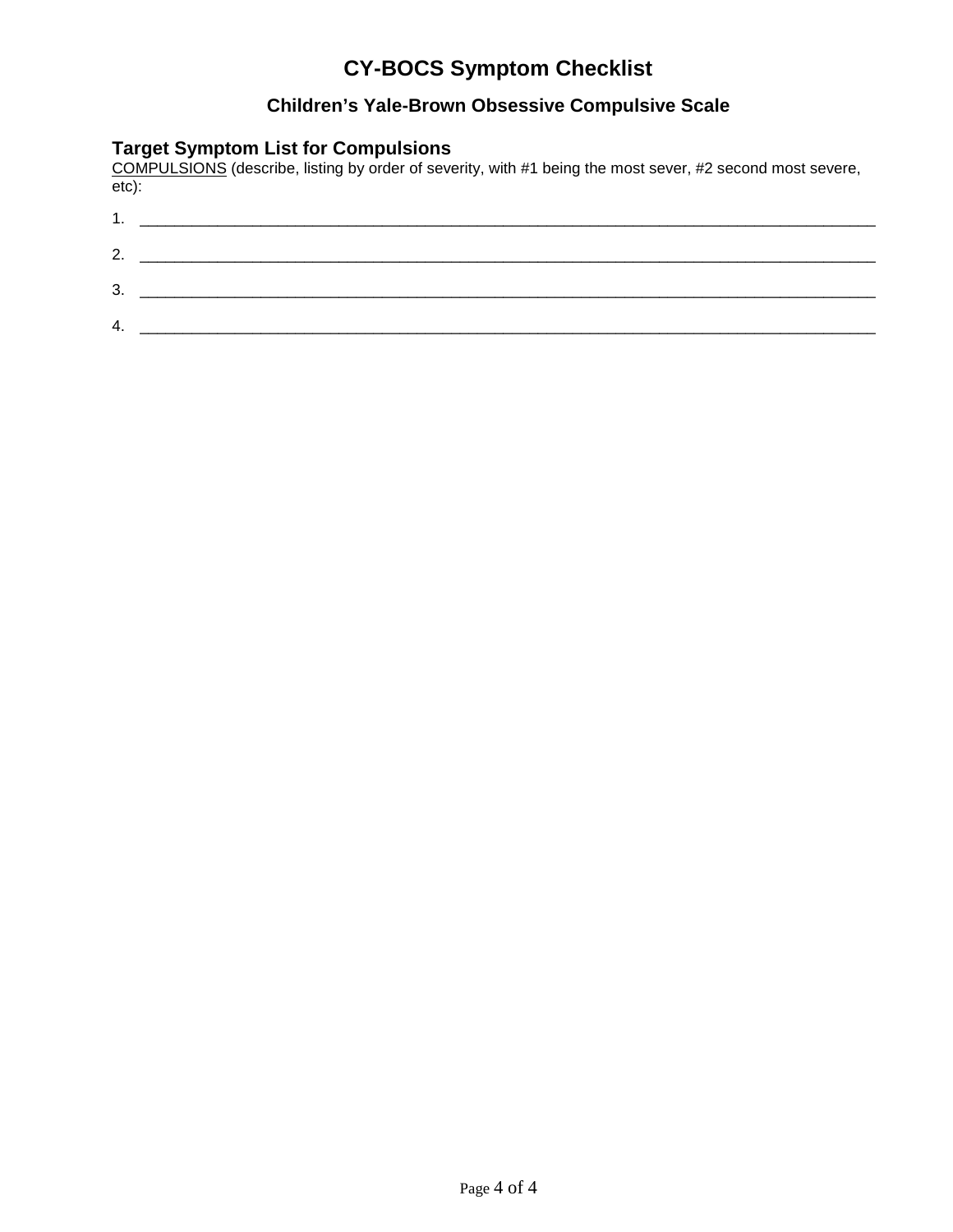## **CY-BOCS Severity Ratings**

#### **Children's Yale-Brown Obsessive Compulsive Scale**

#### Administering the CY-BOCS Symptom Checklist and CY-BOCS Severity Ratings

- 1. Establish the diagnosis of obsessive compulsive disorder.
- 2. Using the CY-BOCS Symptom Checklist (other form), ascertain current and past symptoms.
- 3. Next, administer the 10-item severity ratings (below) to assess the severity of the OCD during the last week.
- 4. Readminister the CY-BOCS Severity Rating Scale to monitor progress.

Patient

Date This Report

#### **Obsession Rating Scale (circle appropriate score)**

Note: Scores should reflect the composite effect of all the patient's obsessive compulsive symptoms. Rate the average occurrence of each item during the prior week up to and including the time of interview.

**QUESTIONS ON OBSESSIONS (ITEMS 1-5)** "I AM NOW GOING TO ASK YOU QUESTIONS ABOUT THE THOUGHTS YOU CANNOT STOP THINKING ABOUT." (Review for the informant(s) the Target Symptoms and refer to them while asking questions 1-5).

|                                              |       | 1. Time Occupied by Obsessive Thoughts                                                                                                                                                                                                                                                                                                                                                                                                                                                                                                                                                                                                                                                                                                                                                                                                                                                                                                                                                                                           | [Be sure to exclude ruminations and preoccupations which, unlike obsessions, are ego-syntonic and rational (but exaggerated)]                                   |                                                                                     |                                                                  |                                                                 |  |
|----------------------------------------------|-------|----------------------------------------------------------------------------------------------------------------------------------------------------------------------------------------------------------------------------------------------------------------------------------------------------------------------------------------------------------------------------------------------------------------------------------------------------------------------------------------------------------------------------------------------------------------------------------------------------------------------------------------------------------------------------------------------------------------------------------------------------------------------------------------------------------------------------------------------------------------------------------------------------------------------------------------------------------------------------------------------------------------------------------|-----------------------------------------------------------------------------------------------------------------------------------------------------------------|-------------------------------------------------------------------------------------|------------------------------------------------------------------|-----------------------------------------------------------------|--|
|                                              |       | None                                                                                                                                                                                                                                                                                                                                                                                                                                                                                                                                                                                                                                                                                                                                                                                                                                                                                                                                                                                                                             | Mild                                                                                                                                                            | Moderate                                                                            | Severe                                                           | Extreme                                                         |  |
|                                              |       |                                                                                                                                                                                                                                                                                                                                                                                                                                                                                                                                                                                                                                                                                                                                                                                                                                                                                                                                                                                                                                  | less than 1 hr/day<br>or occasional intrusion                                                                                                                   | 1 to 3 hrs/day or<br>frequent intrusion                                             | greater than 3 and up to 8 hrs/day<br>or very frequent intrusion | greater than 8 hrs/day<br>or near constant intrusion            |  |
|                                              | Score | 0                                                                                                                                                                                                                                                                                                                                                                                                                                                                                                                                                                                                                                                                                                                                                                                                                                                                                                                                                                                                                                |                                                                                                                                                                 | 2                                                                                   | 3                                                                | 4                                                               |  |
|                                              |       | 2. Interference Due to Obsessive Thoughts<br>• How much do these thoughts get in the way of school or doing things with friends?                                                                                                                                                                                                                                                                                                                                                                                                                                                                                                                                                                                                                                                                                                                                                                                                                                                                                                 | • Is there anything that you don't do because of them? (If currently not in school, determine how much performance would be affected if patient were in school) |                                                                                     |                                                                  |                                                                 |  |
|                                              |       | None                                                                                                                                                                                                                                                                                                                                                                                                                                                                                                                                                                                                                                                                                                                                                                                                                                                                                                                                                                                                                             | Mild                                                                                                                                                            | Moderate                                                                            | Severe                                                           | Extreme                                                         |  |
|                                              |       |                                                                                                                                                                                                                                                                                                                                                                                                                                                                                                                                                                                                                                                                                                                                                                                                                                                                                                                                                                                                                                  | slight interference with social<br>or school activities, but<br>overall performance not impaired                                                                | definite interference with<br>social or school performance.<br>but still manageable | causes substantial impairment<br>in social or school performance | incapacitating                                                  |  |
|                                              | Score | $\mathbf{0}$                                                                                                                                                                                                                                                                                                                                                                                                                                                                                                                                                                                                                                                                                                                                                                                                                                                                                                                                                                                                                     |                                                                                                                                                                 | 2                                                                                   | 3                                                                | 4                                                               |  |
|                                              |       |                                                                                                                                                                                                                                                                                                                                                                                                                                                                                                                                                                                                                                                                                                                                                                                                                                                                                                                                                                                                                                  |                                                                                                                                                                 |                                                                                     |                                                                  |                                                                 |  |
|                                              |       | None                                                                                                                                                                                                                                                                                                                                                                                                                                                                                                                                                                                                                                                                                                                                                                                                                                                                                                                                                                                                                             | Mild                                                                                                                                                            | Moderate                                                                            | Severe                                                           | Extreme                                                         |  |
|                                              |       |                                                                                                                                                                                                                                                                                                                                                                                                                                                                                                                                                                                                                                                                                                                                                                                                                                                                                                                                                                                                                                  | infrequent, and<br>not too disturbing                                                                                                                           | frequent, and disturbing.<br>but still manageable                                   | very frequent, and<br>very disturbing                            | near constant, and disabling<br>distress/frustration            |  |
|                                              | Score | $\mathbf{0}$                                                                                                                                                                                                                                                                                                                                                                                                                                                                                                                                                                                                                                                                                                                                                                                                                                                                                                                                                                                                                     |                                                                                                                                                                 | $\overline{c}$                                                                      | 3                                                                | 4                                                               |  |
|                                              |       | 3. Distress Associated with Obsessive Thoughts<br>4. Resistance Against Obsessions<br>I how hard do you try to stop the thoughts or ignore them? (Only rate effort made to resist, not success or failure in actually controlling the obsessions. If the obsessions are minimal, the patient may<br>not feel the need to resist them. In such cases, a rating of "0" should be given.)<br>Moderate<br>None<br>Severe<br>Extreme<br>Mild<br>makes an effort to always resist,<br>vields to all obsessions without<br>tries to resist<br>makes some effort<br>completely and willingly<br>or symptoms so minimal<br>most of the time<br>attempting to control them,<br>vields to all obsessions<br>to resist<br>but does so with some reluctance<br>doesn't need to actively resist<br>2<br>3<br>$\Omega$<br>1<br>4<br><b>Complete Control</b><br>Much Control<br>Moderate Control<br>Little Control<br>No Control<br>usually able to stop<br>sometimes able to stop<br>rarely successful in stopping<br>experienced as completely |                                                                                                                                                                 |                                                                                     |                                                                  |                                                                 |  |
|                                              |       |                                                                                                                                                                                                                                                                                                                                                                                                                                                                                                                                                                                                                                                                                                                                                                                                                                                                                                                                                                                                                                  |                                                                                                                                                                 |                                                                                     |                                                                  |                                                                 |  |
|                                              |       |                                                                                                                                                                                                                                                                                                                                                                                                                                                                                                                                                                                                                                                                                                                                                                                                                                                                                                                                                                                                                                  |                                                                                                                                                                 |                                                                                     |                                                                  |                                                                 |  |
|                                              | Score |                                                                                                                                                                                                                                                                                                                                                                                                                                                                                                                                                                                                                                                                                                                                                                                                                                                                                                                                                                                                                                  |                                                                                                                                                                 |                                                                                     |                                                                  |                                                                 |  |
| 5. Degree of Control Over Obsessive Thoughts |       |                                                                                                                                                                                                                                                                                                                                                                                                                                                                                                                                                                                                                                                                                                                                                                                                                                                                                                                                                                                                                                  |                                                                                                                                                                 |                                                                                     |                                                                  |                                                                 |  |
|                                              |       |                                                                                                                                                                                                                                                                                                                                                                                                                                                                                                                                                                                                                                                                                                                                                                                                                                                                                                                                                                                                                                  |                                                                                                                                                                 |                                                                                     |                                                                  |                                                                 |  |
|                                              |       |                                                                                                                                                                                                                                                                                                                                                                                                                                                                                                                                                                                                                                                                                                                                                                                                                                                                                                                                                                                                                                  | or divert obsessions with<br>some effort and concentration                                                                                                      | or divert obsessions                                                                | obsessions, can only divert<br>attention with difficulty         | involuntary, rarely able to even<br>momentarily divert thinking |  |
|                                              | Score | 0                                                                                                                                                                                                                                                                                                                                                                                                                                                                                                                                                                                                                                                                                                                                                                                                                                                                                                                                                                                                                                |                                                                                                                                                                 | 2                                                                                   | 3                                                                | Δ                                                               |  |